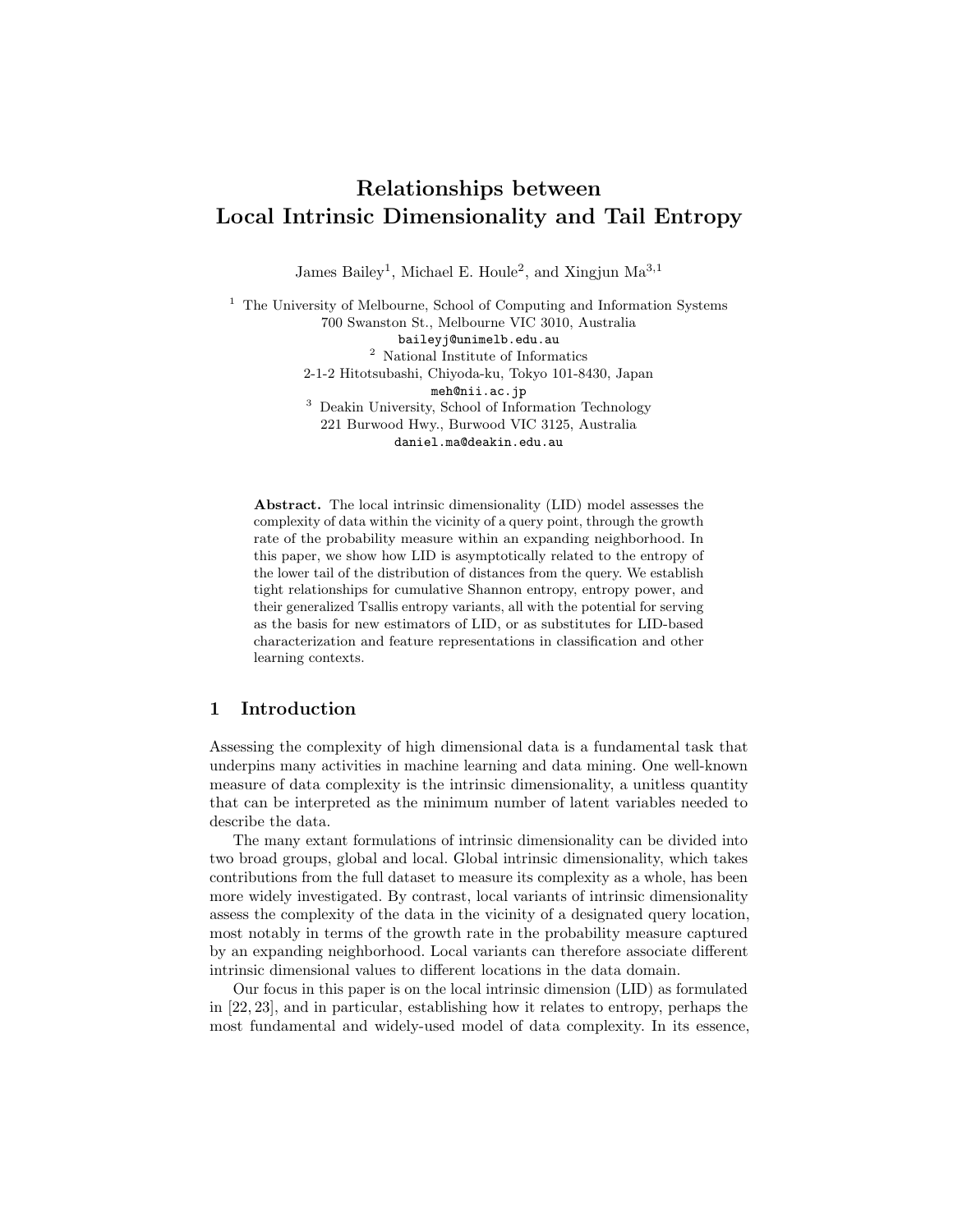entropy can be regarded as a measure of the uncertainty of a distribution. Our study of entropy considers the distribution of distances to a query location, where the distances are induced by a global data distribution. In particular, we consider the entropy of the lower tail of the neighbor distance distribution (the tail entropy), and consider its asymptotic tendency as the neighborhood radius approaches zero.

Our analysis of the relationship between the tail entropy and local intrinsic dimensionality has further implications due to an established relationship between the latter and the statistical theory of extreme values (EVT) [2]. For any distribution of distances satisfying appropriate smoothness assumptions in the lower tail, as the neighborhood radius approaches zero, the tail distribution takes the form of a power law. Asymptotically, power law distributions can be said to arise naturally in the lower tail, with the exponent of the power law corresponding to the LID value.

We formulate asymptotic results that relate local intrinsic dimensionality with multiple variants of tail entropy. In particular, we relate LID to:

- $-$  The cumulative tail entropy. Cumulative entropy [17, 35] is an informationtheoretic measure popular in reliability theory, where it is used to model uncertainty over time intervals. It corresponds to the expected value of the mean inactivity time. Compared to ordinary Shannon differential entropy, cumulative entropy has certain attractive properties, such as non-negativity and ease of estimation.
- The tail entropy power. The entropy power is the exponential of the entropy, and is also known as perplexity in the natural language processing community. It corresponds to the volume of the smallest set that contains most of the probability measure [16], and can be interpreted as a measure of statistical dispersion [33]. It is also related to Fisher information via Stam's inequality [46].
- Generalized tail entropies (tail cumulative q-entropy and tail q-entropy power). Generalized Tsallis entropies [47, 8] are a family of entropies characterized via an exponent parameter  $q$  applied to the probabilities, in which the traditional (Shannon) entropy variants are obtained as the special case  $q \rightarrow 1$ . The use of such a parameter can often facilitate more accurate fitting of data characteristics and robustness to outliers.

We believe our theoretical results are interesting in their own right, as they capture fundamental properties of local neighborhood geometry, and since they hold asymptotically for essentially all smooth data distributions. The relationships between LID and tail entropy formulations also have two interesting potential applications:

– Estimation: Our theory allows the development of new estimators for the LID of a query point, by applying existing estimators for cumulative entropy  $[17]$  and cumulative q-entropy  $[8]$  to samples of a sufficiently-small neighborhood of the query.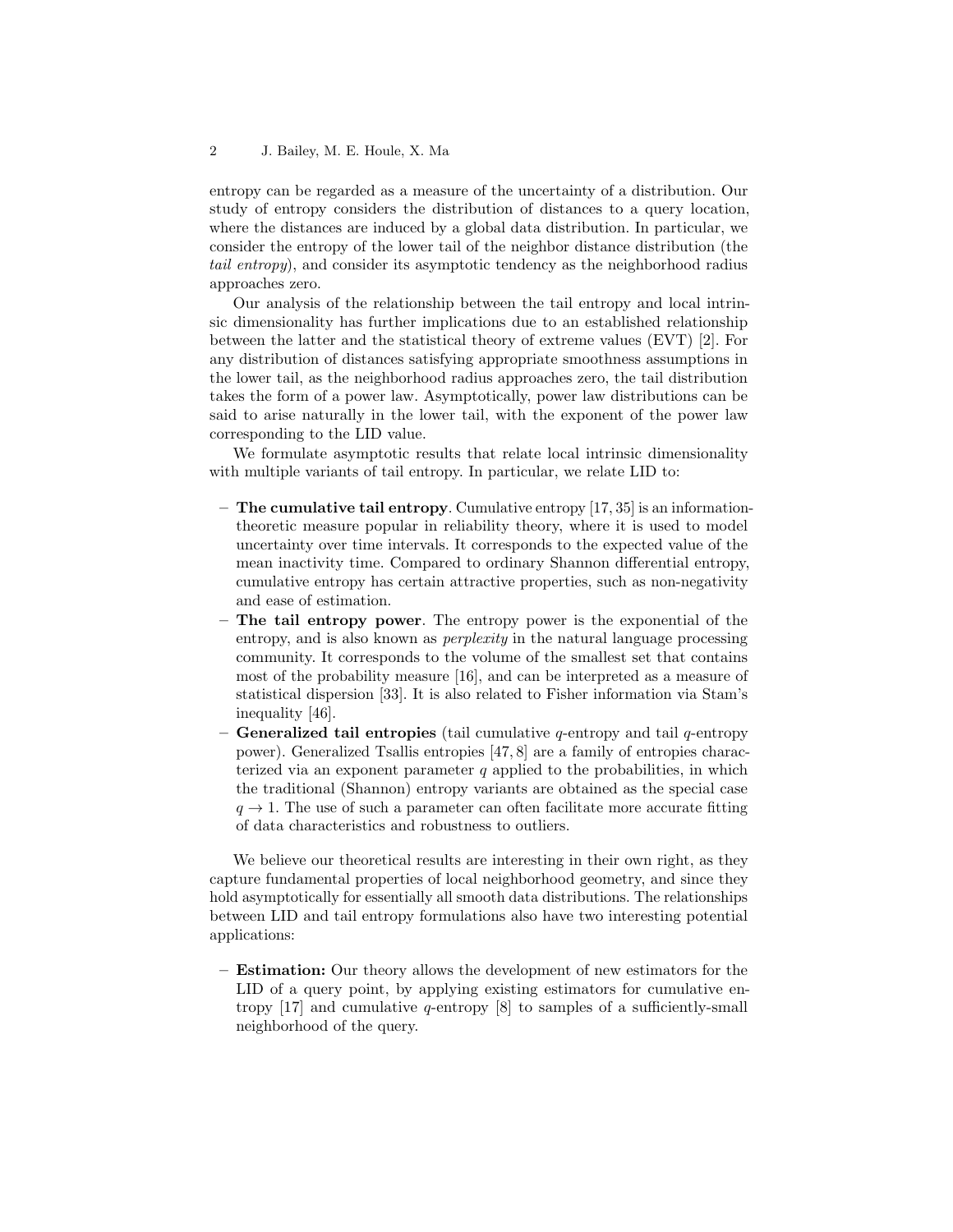Relationships between Local Intrinsic Dimensionality and Tail Entropy 3

– Feature representation: LID estimates can be used as features or as characterizations within machine learning models, such as for the detection of adversarial examples [36] or overfitting during learning [37]. However, small errors in the estimation of LID can have a disproportionally large impact on learning models. In contrast, the tail entropy power has long been known to possess attractive properties for linear discrete systems [43], and thus has potential as a more robust substitute for LID when used as a feature in logistic regression models.

In summary, our key contributions are the development of new theory that asymptotically relates tail entropy and LID, with potential applications of this theory for estimation and feature representation. To the best of our knowledge, this is the first work relating intrinsic dimensionality and the asymptotic behavior of entropy within neighborhoods of a data domain.

# 2 Related Work

Our work relates to intrinsic dimensionality and its estimation, as well as tail entropy and its varieties such as generalized tail entropy and cumulative tail entropy. We briefly review these in turn.

Intrinsic dimensionality can be assessed either globally (for all data points) or locally (with respect to a chosen query point). Surveys of the field provide more detail [9, 11, 48]. In the global case, considerable work has focused on topological models, with accompanying estimation methods [7, 41, 38]. Examples here include PCA and its variants [29], graph based methods [15] and fractal models [9, 20]. Other techniques such as IDEA [45, 44] and DANCo [13] estimate the dimension based on concentration of norms and angles, or 2-nearest neighbors [18].

For local intrinsic dimensionality, a popular estimator is the maximum likelihood estimator, studied in the Euclidean setting by Levina and Bickel [34] and later formulated under the more general assumptions of EVT by Amsaleg et al. [23, 2], who showed it to be equivalent to the classic Hill estimator [21]. Other local estimators include expected simplex skewness [28], the tight locality estimator [3], the MiND framework [44] and the manifold adaptive dimension [19].

Local intrinsic dimensionality has been used in a range of applications. These include modeling deformation in complex materials [49], dimension reduction via local PCA [30], similarity search [26], clustering [10], outlier detection [27], statistical manifold learning [12], adversarial example detection [36], and adversarial nearest neighbor characterization [1, 4], and deep learning understanding [37, 5]. In deep learning, it has been shown that adversarial examples are associated with high LID estimates, a characteristic that can be leveraged to build accurate adversarial example detectors [36]. It has also been found that the LID of deep representations [5] or input data [42] is an indicator of the generalization performance of deep neural networks (DNNs). A manifold 'dimensionality expansion' phenomenon has been observed when DNNs overfit to noisy class labels [37].

Cumulative entropy was formulated in [17] and is a variant of cumulative residual entropy [35]. Outside of reliability theory analysis, it has been used in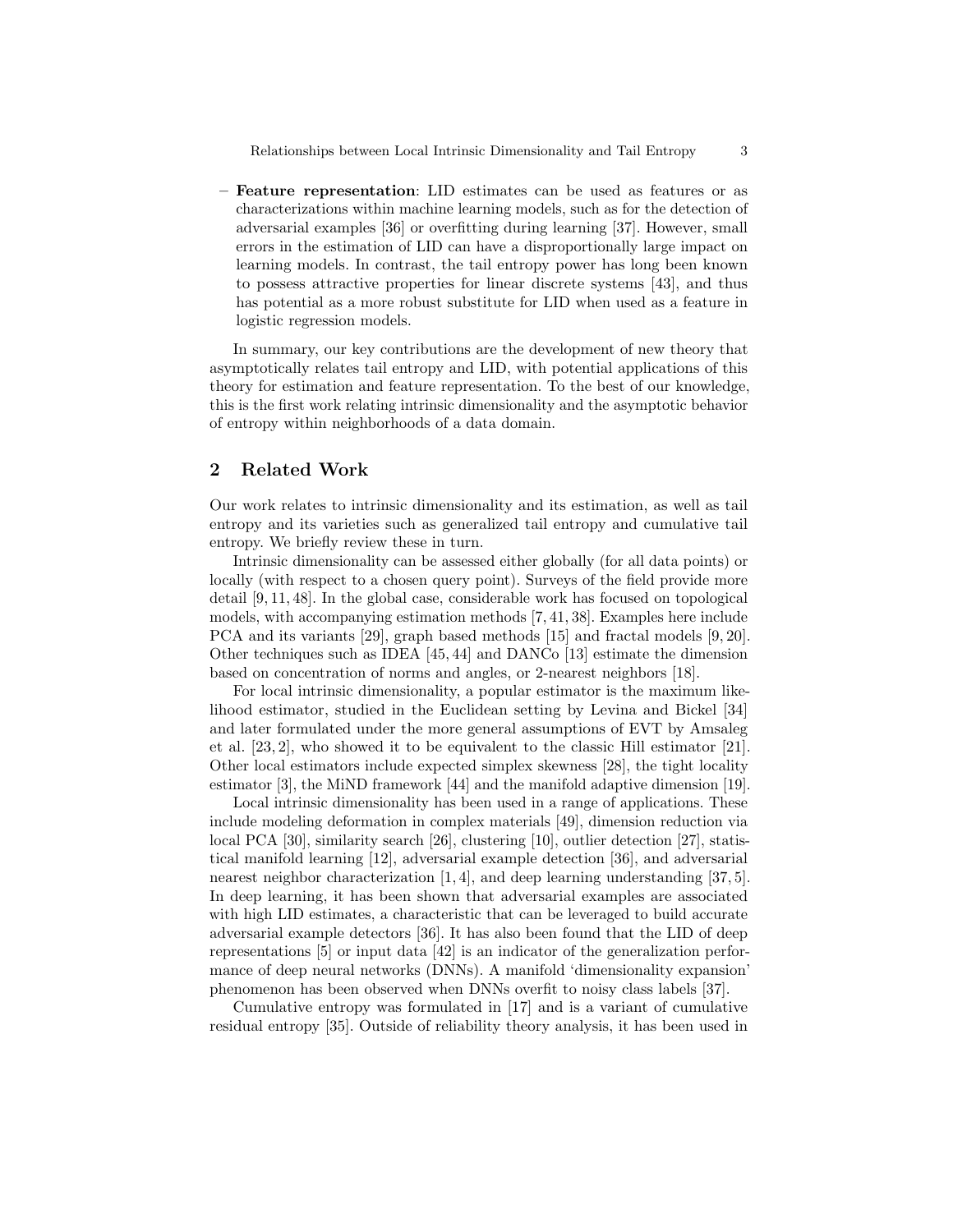such data mining tasks as dependency analysis [39] and subspace cluster analysis [6], where it has proved effective due to the existence of good estimators. Such investigation has been at a global level (over the entire data domain), rather than at the local level as in our study. Generalized variants based on Tsallis q-statistics have been developed for both entropy [47] and cumulative entropy [8].

The concept of tail entropy has been used in financial applications for assessing the expected shortfall [40] in the upper tail using quantization. This is different from our context, where we analyze lower tails and develop exact results for an asymptotic regime.

## 3 Local Intrinsic Dimensionality

In this section, we summarize the LID model using the formulation of [23].

LID can be regarded as a continuous extension of the expansion dimension due to Karger and Ruhl [25, 32]. Like earlier expansion-based models of intrinsic dimension, it draws its motivation from the relationship between volume and radius in an expanding ball, where (as originally stated in [22]) the volume of the ball is taken to be the probability measure associated with the region it encloses. The probability as a function of radius — denoted by  $F(r)$  — has the form of a univariate cumulative distribution function (CDF). The model formulation (as stated in [23]) generalizes this notion to real-valued functions  $F$  for which  $F(0) = 0$ , under appropriate assumptions of smoothness.

**Definition 1** ([23]). Let F be a real-valued function that is non-zero over some open interval containing  $r \in \mathbb{R}$ ,  $r \neq 0$ . The intrinsic dimensionality of F at r is defined as follows whenever the limit exists:

$$
\mathrm{IntrDim}_F(r) \triangleq \lim_{\epsilon \to 0} \frac{\ln\left(F((1+\epsilon)r)/F(r)\right)}{\ln(1+\epsilon)}.
$$

When  $F$  satisfies certain smoothness conditions in the vicinity of  $r$ , its intrinsic dimensionality has a convenient known form:

**Theorem 1** ([23]). Let F be a real-valued function that is non-zero over some open interval containing  $r \in \mathbb{R}$ ,  $r \neq 0$ . If F is continuously differentiable at r, then

$$
ID_F(r) \triangleq \frac{r \cdot F'(r)}{F(r)} = IntrDim_F(r).
$$

Let  $x$  be a location of interest within a data domain S for which the distance measure d has been defined. To any generated sample  $y \in \mathcal{D}$  we can associate the distance  $r = d(\mathbf{x}, \mathbf{y})$ ; in this way, the global distribution that produces samples y can be said to induce a local distance distribution with CDF F with respect to x. In characterizing the local intrinsic dimensionality in the vicinity of location **x**, we are interested in the limit of  $ID_F(r)$  as the distance r tends to 0, which we denote by

$$
\mathrm{ID}_F^* \triangleq \lim_{r \to 0} \mathrm{ID}_F(r).
$$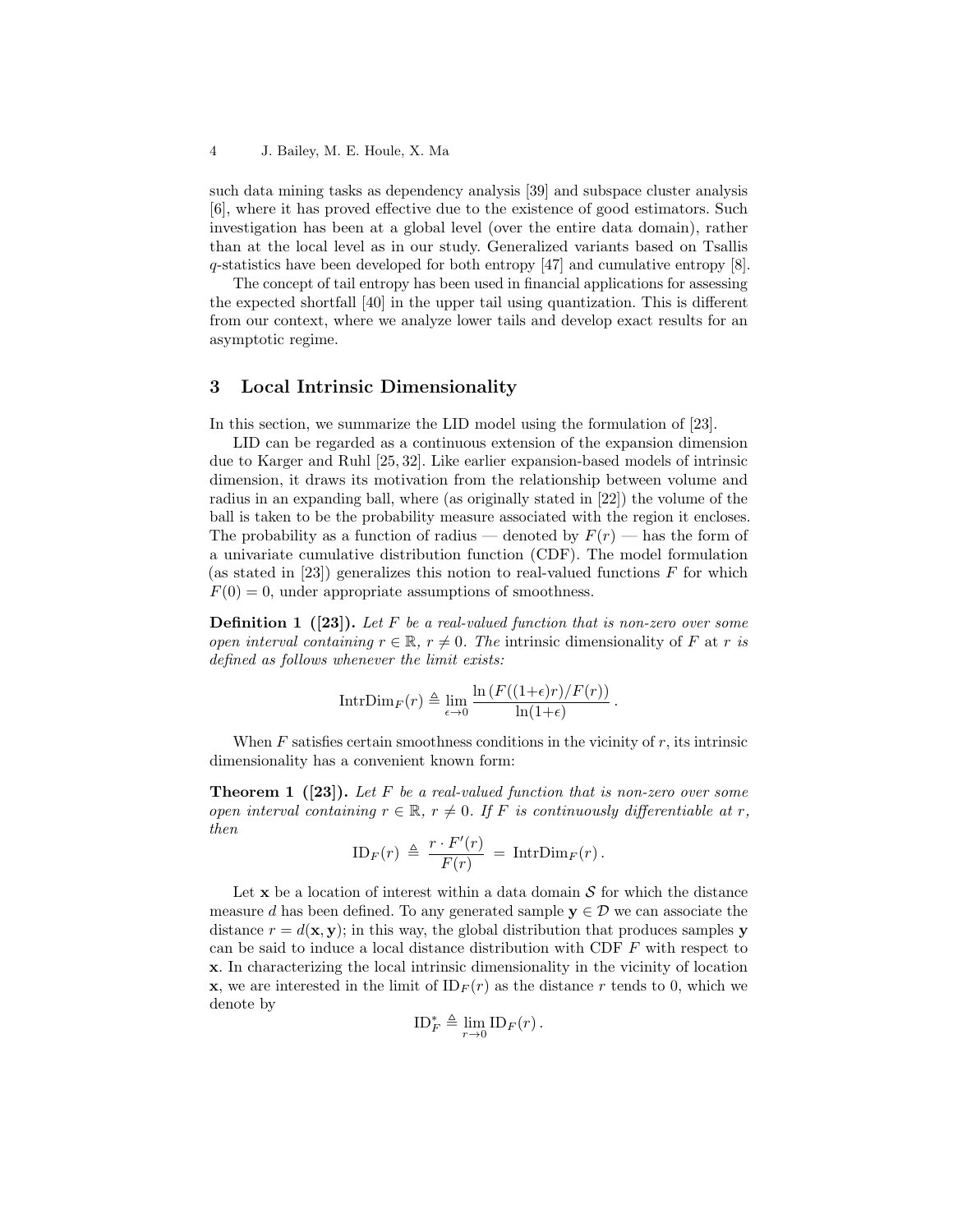Henceforth, when we refer to the local intrinsic dimensionality (LID) of a function  $F$ , or of a point **x** whose induced distance distribution has  $F$  as its CDF, we will take 'LID' to mean the quantity  $ID_F^*$ . In general,  $ID_F^*$  is not necessarily an integer. In practice, estimation of the LID at x would give an indication of the dimension of the submanifold containing x that best fits the distribution.

The function ID<sub>F</sub> can be seen to fully characterize its associated function F. This result is analogous to a foundational result from the statistical theory of extreme values (EVT), in that it corresponds under an inversion transformation to the Karamata representation theorem [31] for the upper tails of regularly varying functions. For more information on EVT and how the LID model relates to it, we refer the reader to [14, 23, 24].

Theorem 2 (LID Representation Theorem [23]). Let  $F : \mathbb{R} \to \mathbb{R}$  be a real-valued function, and assume that  $ID_F^*$  exists. Let x and w be values for which  $x/w$  and  $F(x)/F(w)$  are both positive. If F is non-zero and continuously differentiable everywhere in the interval  $[\min\{x, w\}, \max\{x, w\}]$ , then

$$
\frac{F(x)}{F(w)} = \left(\frac{x}{w}\right)^{\text{ID}_F^*} \cdot G_F(x, w), \text{ where } G_F(x, w) \triangleq \exp\left(\int_x^w \frac{\text{ID}_F^* - \text{ID}_F(t)}{t} dt\right),
$$

whenever the integral exists.

In [23], conditions on x and w are provided for which the factor  $G_F(x, w)$ can be seen to tend to 1 as  $x, w \to 0$ . The convergence characteristics of F to its asymptotic form are expressed by the factor  $G_F(x, w)$ , which is related to the slowly-varying component of functions as studied in EVT [14]. As we will shown in the next section, we make use of the LID Representation Theorem in our analysis of the limits of tail entropy variants under a form of normalization.

## 4 Tail Entropy and LID

In this section, we will establish relationships between local intrinsic dimensionality and several forms of entropy conditioned on the lower tails of smooth functions on domains bounded from below at zero. The results presented in this section all hold *asymptotically*, as the tail boundary tends toward zero, when *normalized* with respect to the length of the tail.

#### 4.1 Definitions of Tail Entropy Variants

We begin with formal definitions of the tail entropies considered in this paper. In each case, we assume that we are given a non-negative real-valued function  $F$ whose restriction to  $[0, w]$  satisfies the following smooth growth properties:

- $-F(0) = 0$ , and  $F(t) > 0$  for  $t \in (0, w]$ ;
- $-$  F is strictly monotonically increasing;
- $-$  F is continuously differentiable.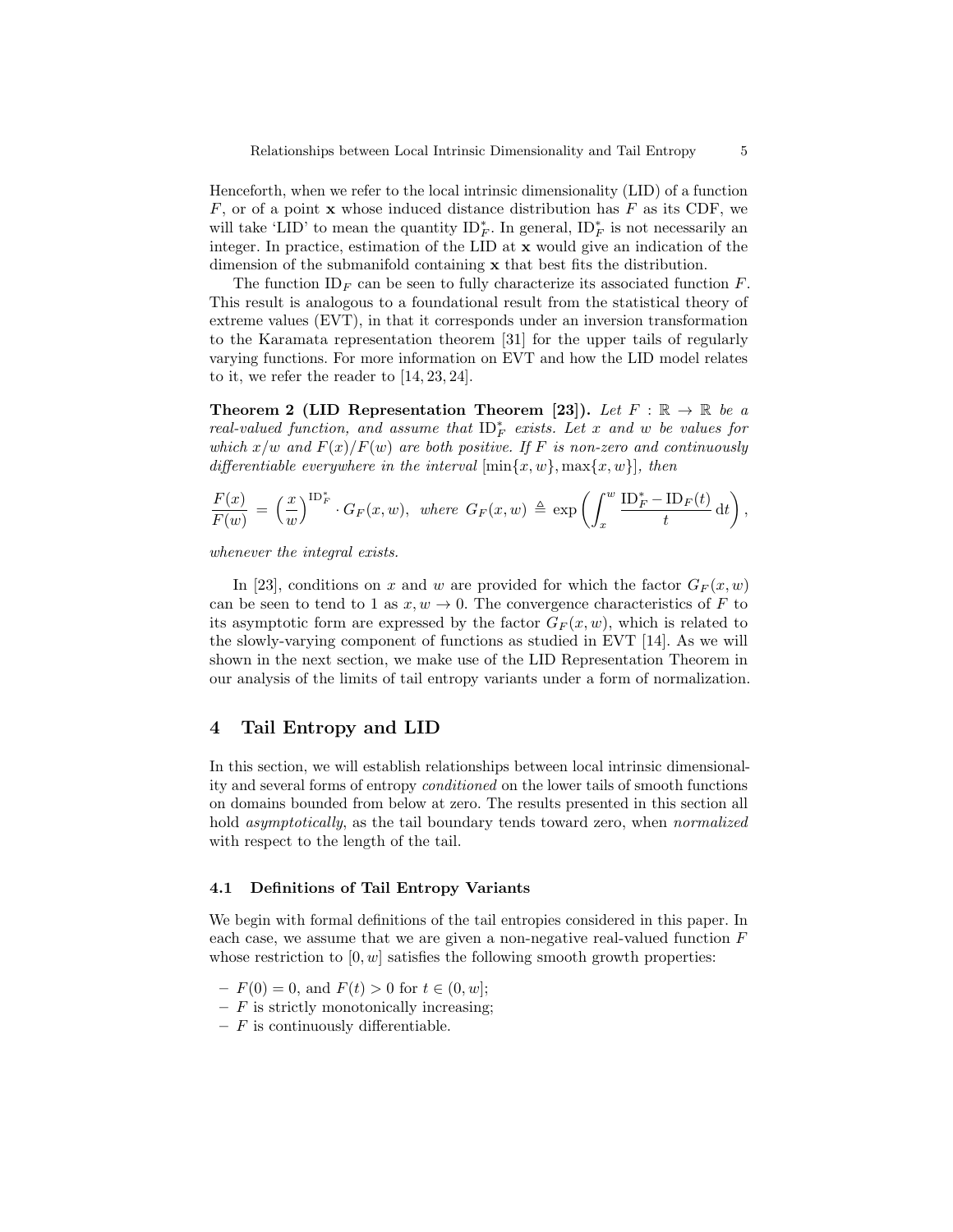The function  $\phi(t) \triangleq F(t)/F(w)$  thus satisfies the conditions of a cumulative distribution function over  $t \in [0, w]$  (recall that  $F(t|t \leq w) = F(t)/F(w)$  over  $t \in [0, w]$ , with the derivative  $\phi'(t) = F'(t)/F(w)$  as its corresponding probability density function.

The following tail entropy formulations apply to any function  $F$  satisfying the conditions stated above. In their definitions, the only difference between the tail variants and the original versions is that the distribution is conditioned to the lower tail  $[0, w]$ . Consequently, in the tail variants, integration is performed over the lower tail and not the entire distributional range  $[0, +\infty)$ .

**Definition 2 (Tail Entropy).** The entropy of F conditioned on  $[0, w]$  is

$$
H(F, w) \triangleq -\int_0^w \frac{F'(t)}{F(w)} \ln \frac{F'(t)}{F(w)} dt.
$$

The cumulative entropy is a variant of entropy proposed in [17, 35] due to its attractive theoretical properties. Tail conditioning on the cumulative entropy has the same general form as that of the tail entropy.

**Definition 3 (Cumulative Tail Entropy).** The cumulative entropy of  $F$  conditioned on  $[0, w]$  is

$$
cH(F, w) \triangleq -\int_0^w \frac{F(t)}{F(w)} \ln \frac{F(t)}{F(w)} dt.
$$

There are several standard definitions of entropy power in the research literature. For our purposes, we adopt the simplest — the exponential of Shannon entropy — for our definition conditioned to the tail.

Definition 4 (Tail Entropy Power). The entropy power of F conditioned on  $[0, w]$  is defined to be

$$
\text{HP}(F, w) \triangleq \exp(\text{H}(F, w)).
$$

In the introduction, we briefly mentioned some motivation for the entropy power  $HP(F, w)$ . We can add to this as follows:

- It can be interpreted as a diversity. Observe that when  $F$  is a (univariate) uniform distance distribution ranging over the interval  $[0, w]$ , we have  $ID_F^* = 1$ and  $HP(F, w) = w$ . In other words, the entropy power is equal to the 'effective diversity' of the distribution (the number of neighbor distance possibilities).
- Given two different queries, each with its own neighborhood, one query with tail entropy power equal to 2 and the other with tail entropy power equal to 4, we can say that the distance distribution of the second query is twice as diverse as that of the first query.

For each of the tail entropy variants introduced above, we also propose analogous variants based on the q-entropy formulation due to Tallis [47]. In general, q-entropy formulations can be shown to be identical to their Shannon entropy analogues in the limit as q tends to 1.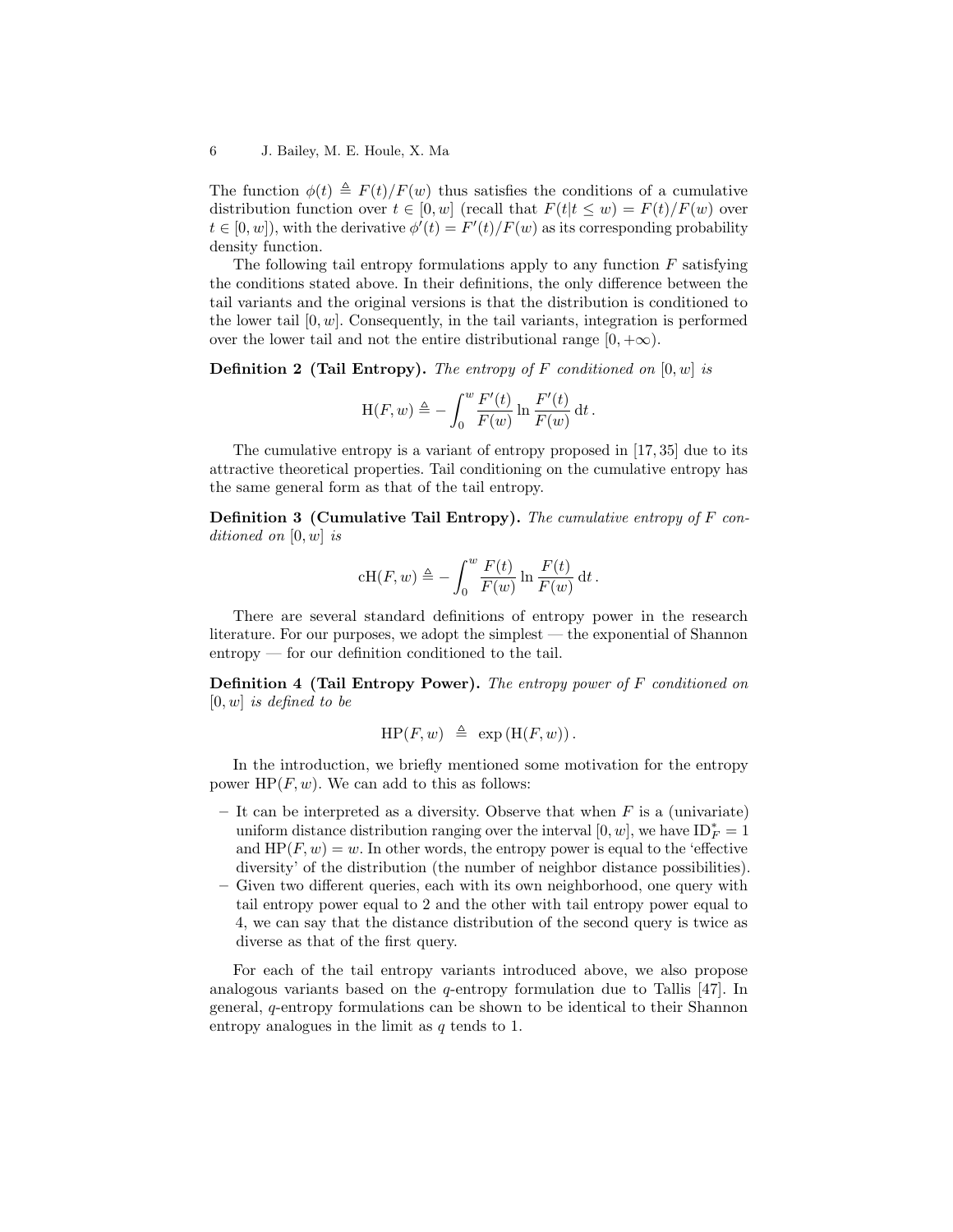Table 1: Asymptotic relationships between normalized tail entropy variants and local intrinsic dimensionality.

| <b>Entropy Variant</b>  | Normalized Tail Entropy                                                           | Limit as $w \rightarrow 0^+$                                                                |
|-------------------------|-----------------------------------------------------------------------------------|---------------------------------------------------------------------------------------------|
| Cumulative Entropy      | $ncH(F, w) \triangleq \frac{1}{w}cH(F, w)$                                        | $\frac{\text{ID}_F^*}{(\text{ID}_F^* + 1)^2}$                                               |
| Cumulative $q$ -Entropy | $\operatorname{ncH}_{q}(F, w) \triangleq \frac{1}{w} \operatorname{cH}_{q}(F, w)$ | $\frac{{\rm ID}_F^*}{({\rm ID}_F^*+1)(q\,{\rm ID}_F^*+1)}$                                  |
| Entropy Power           | $nHP(F, w) \triangleq \frac{1}{w}HP(F, w)$                                        | $\frac{1}{\text{ID}_F^*} \exp \left(1 - \frac{1}{\text{ID}_F^*}\right)$                     |
| <i>q</i> -Entropy Power | $nHP_q(F, w) \triangleq \frac{1}{w}HP_q(F, w)$                                    | $\frac{1}{\left(\frac{(\text{ID}_F^*)^q}{q \, \text{ID}_F^* - q + 1}\right)} \frac{1}{1-q}$ |

**Definition 5 (Tail q-Entropy).** For any  $q > 0$  ( $q \neq 1$ ), the q-entropy of F conditioned on  $[0, w]$  is defined to be

$$
H_q(F, w) \triangleq \frac{1}{q-1} \left( 1 - \int_0^w \left( \frac{F'(t)}{F(w)} \right)^q dt \right) = \frac{1}{q-1} \int_0^w \frac{F'(t)}{F(w)} - \left( \frac{F'(t)}{F(w)} \right)^q dt.
$$

**Definition 6 (Cumulative Tail q-Entropy).** For any  $q > 0$  ( $q \neq 1$ ), the cumulative q-entropy of  $F$  conditioned on  $[0, w]$  is defined to be

$$
cH_q(F, w) \triangleq \frac{1}{q-1} \int_0^w \frac{F(t)}{F(w)} - \left(\frac{F(t)}{F(w)}\right)^q dt.
$$

We define the tail  $q$ -entropy power using the  $q$ -exponential function from Tsallis statistics [47],  $\exp_q(x) \triangleq [1 + (1 - q)x]^{\frac{1}{1 - q}}$ . Note that L'Hôpital's rule can be used to show that  $\exp_q(x) \to e^x$  as  $q \to 1$ .

**Definition 7 (Tail q-Entropy Power).** For any  $q > 0$  ( $q \neq 1$ ), the q-entropy power of  $F$  conditioned on  $[0, w]$  is defined to be

$$
\text{HP}_q(F, w) \triangleq [1 + (1 - q)H_q(F, w)]^{\frac{1}{1 - q}}.
$$

For the cumulative tail entropy and tail entropy power variants, we will also consider a normalization given by the ratio of the entropy with  $w$ , the length of the tail. In the remainder of this section, we will show that as  $w$  tends to zero, the limits of these normalized entropies can be expressed in terms of the local intrinsic dimensionality of  $F$ . The notation for these normalized entropy variants, and our theorems for their limits in terms of LID, are summarized in Table 1.

#### 4.2 Technical Preliminaries

Before presenting the main theoretical results of the paper, we begin with two technical lemmas. The first lemma concerns a slight generalization of the cumulative entropy formulation, that allows it to greatly facilitate the proofs for two tail entropy variants, the cumulative entropy and the entropy power.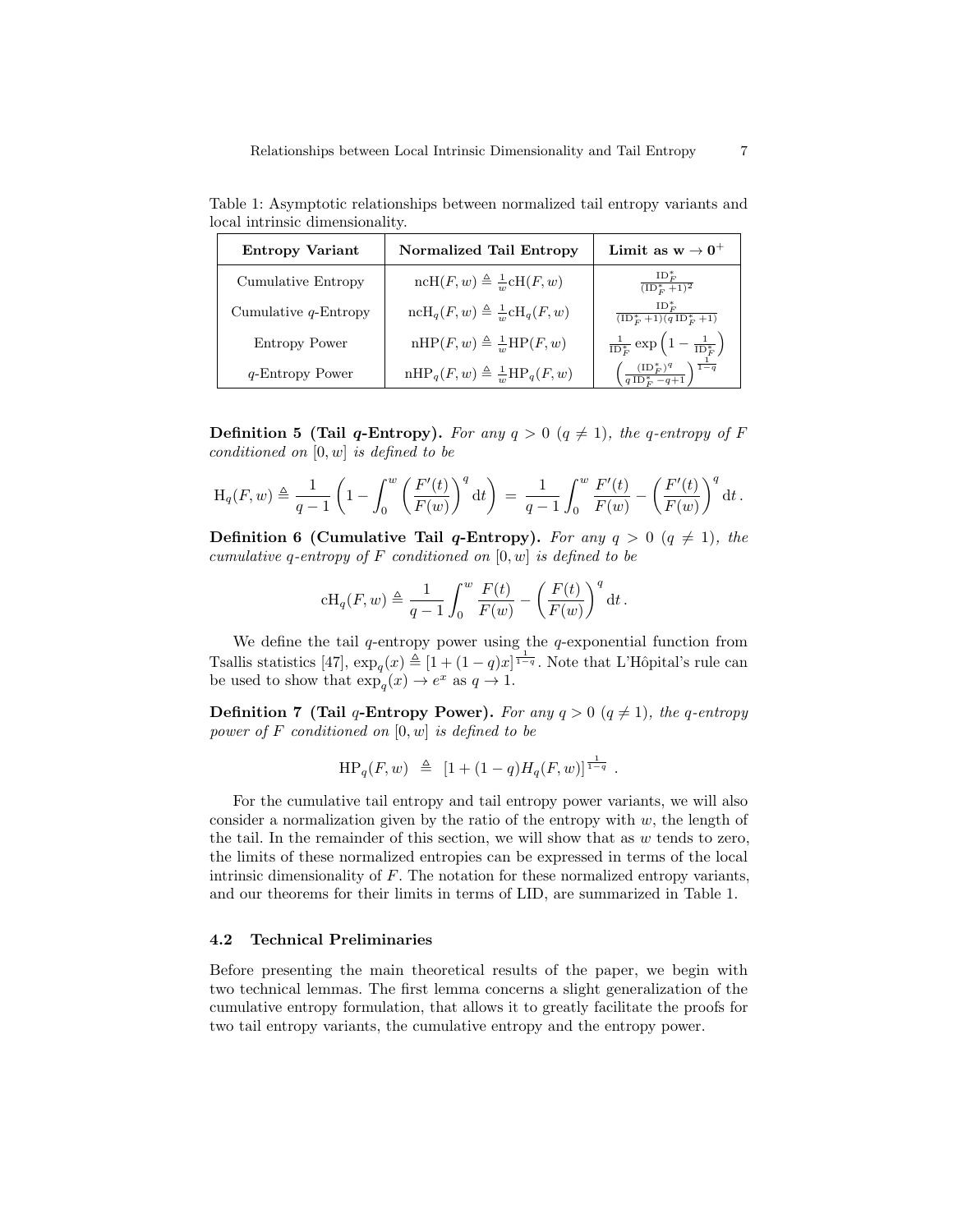#### 8 J. Bailey, M. E. Houle, X. Ma

**Lemma 1.** Let  $F : \mathbb{R}^{\geq 0} \to \mathbb{R}^{\geq 0}$  be a function such that  $F(0) = 0$ , and assume that  $ID_F^*$  exists and is positive. For some value of  $r > 0$ , let us further assume that within the interval  $[0, r)$ , F is continuously differentiable and strictly monotonically increasing, and  $\psi$  is positive. Then for any constant  $u < \mathrm{ID}_F^*$ ,

$$
\lim_{w \to 0^{+}} w^{u-1} \int_{0}^{w} \frac{\psi(w) F(t)}{t^{u} F(w)} \ln \frac{\psi(w) F(t)}{t^{u} F(w)} dt
$$
\n
$$
= \lim_{w \to 0^{+}} \frac{\psi(w)}{\text{ID}_{F}^{*} + 1 - u} \left[ \ln \frac{\psi(w)}{w^{u}} - \frac{\text{ID}_{F}^{*} - u}{\text{ID}_{F}^{*} + 1 - u} \right]
$$

whenever the right-hand limit exists or diverges to  $+\infty$  or  $-\infty$ .

**Proof:** Since the limit  $ID_F^* = \lim_{v \to 0^+} ID_F(v)$  is assumed to exist, we have that for any real value  $\epsilon > 0$  satisfying  $\epsilon < \min\{r, \mathrm{ID}_F^* - u\}$ , there must exist a value 0 < δ <  $\epsilon$  such that  $v < \delta$  implies that  $|\text{ID}_F(v) - \text{ID}_F^*|$  <  $\epsilon$ . Therefore, when  $0 < t \leq w < \delta$ ,

$$
\left|\ln G_F\left(t,w\right)\right| \;=\; \left|\int_t^w \frac{\text{ID}_F^* - \text{ID}_F(v)}{v} \,\mathrm{d}v\right| \; <\; \epsilon \cdot \left|\int_t^w \frac{1}{v} \,\mathrm{d}v\right| \; = \; \epsilon \cdot \ln \frac{w}{t} \, .
$$

Exponentiating, we obtain the bounds

$$
\left(\frac{w}{t}\right)^{-\epsilon} < G_F\left(t, w\right) < \left(\frac{w}{t}\right)^{\epsilon} \,. \tag{1}
$$

For any real  $x > 0$ , we define  $x \ln x(x) \triangleq x \ln x$ . Applying Theorem 2 to  $F(t)$ , and making use of the upper bound on  $G_F$ , the integral becomes

$$
\int_0^w \operatorname{slnx} \left( \frac{\psi(w) F(t)}{t^u F(w)} \right) dt
$$
\n
$$
= \int_0^w \operatorname{slnx} \left( \frac{\psi(w)}{t^u} \left( \frac{t}{w} \right)^{\text{ID}_F^*} G_F(t, w) \right) dt < \int_0^w \operatorname{slnx} \left( \frac{\psi(w)}{t^u} \left( \frac{t}{w} \right)^{\text{ID}_F^*} \left( \frac{w}{t} \right)^{\epsilon} \right) dt
$$
\n
$$
< \int_0^w \operatorname{slnx} \left( \frac{\psi(w)}{t^u} \left( \frac{t}{w} \right)^{\text{ID}_F^* - \epsilon} \right) dt < \frac{\psi(w)}{w^{m+u}} \int_0^w t^m \cdot \left[ m \ln t + \ln \frac{\psi(w)}{w^{m+u}} \right] dt,
$$
\n(2)

where  $m \triangleq \text{ID}_F^* - u - \epsilon > 0$ .

Noting that  $m > 0$  implies that  $\lim_{t \to 0} t^m \ln t = 0$ , integration of Equation 2 by parts yields an expression that depends on  $F$  only through its LID value.

$$
w^{u-1} \int_0^w \sin \left( \frac{\psi(w) F(t)}{t^u F(w)} \right) dt
$$
  

$$
< \frac{m w^{u-1} \psi(w)}{w^{m+u}} \left[ \frac{t^{m+1}}{m+1} \ln t \Big|_0^w - \int_0^w \frac{t^{m+1}}{m+1} \cdot \frac{1}{t} dt \right]
$$
  

$$
+ \frac{w^{u-1} \psi(w)}{w^{m+u}} \ln \frac{\psi(w)}{w^{m+u}} \cdot \frac{w^{m+1}}{m+1}
$$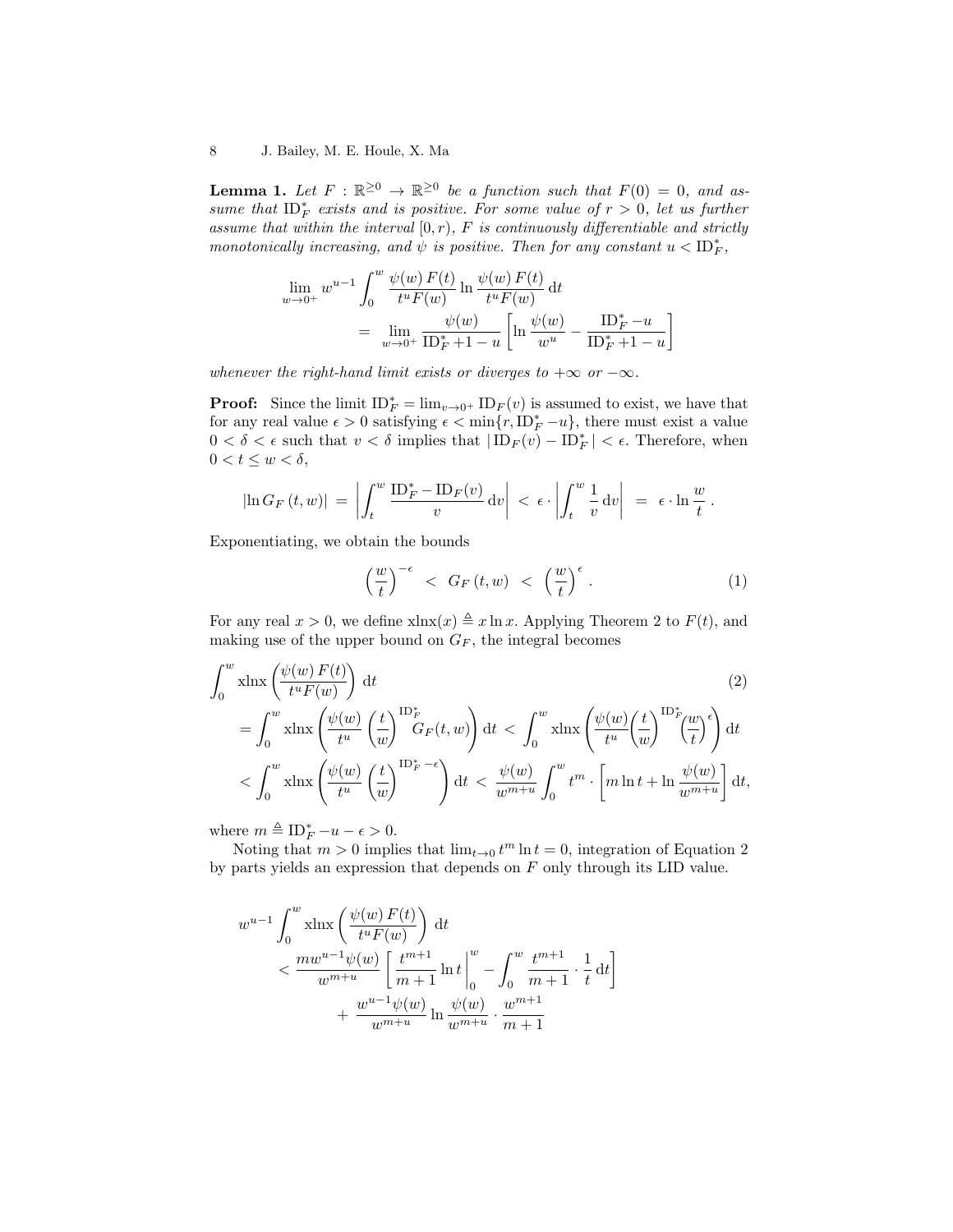$$
\begin{split} &< \frac{m\psi(w)}{w^{m+1}}\left[\frac{w^{m+1}}{m+1}\ln w - \frac{w^{m+1}}{(m+1)^2}\right] + \frac{\psi(w)}{m+1}\ln \frac{\psi(w)}{w^{m+u}}\\ &< \frac{\psi(w)}{m+1}\left[m\ln w - \frac{m}{m+1} + \ln \frac{\psi(w)}{w^{m+u}}\right] < \frac{\psi(w)}{m+1}\left[\ln \frac{\psi(w)}{w^u} - \frac{m}{m+1}\right]\\ &= \frac{\psi(w)}{\text{ID}_F^* + 1 - u - \epsilon}\left[\ln \frac{\psi(w)}{w^u} - \frac{\text{ID}_F^* - u - \epsilon}{\text{ID}_F^* + 1 - u - \epsilon}\right]\,. \end{split}
$$

Similar arguments using the lower bound from Equation 1 leads us to

$$
w^{u-1} \int_0^w \operatorname{xln} \left( \frac{\psi(w) F(t)}{t^u F(w)} \right) dt > \frac{\psi(w)}{\operatorname{ID}_F^* + 1 - u + \epsilon} \left[ \ln \frac{\psi(w)}{w^u} - \frac{\operatorname{ID}_F^* - u + \epsilon}{\operatorname{ID}_F^* + 1 - u + \epsilon} \right].
$$

Since  $\epsilon$  can be chosen arbitrarily close to 0, and since  $0 < w < \epsilon$  by construction, taking the limit as  $w \to 0^+$  yields

$$
\lim_{w \to 0^+} w^{u-1} \int_0^w \frac{\sinh(x) \left(\frac{\psi(w) F(t)}{t^u F(w)}\right) dt}{\psi'(w) - \sinh(x) + \sinh(x)} dt = \lim_{w \to 0^+} \frac{\psi(w)}{\ln^* + 1 - u} \left[ \ln \frac{\psi(w)}{w^u} - \frac{\ln^* - u}{\ln^* + 1 - u} \right]
$$

whenever the right-hand limit exists, or diverges to  $+\infty$  or  $-\infty$ .

$$
\mathbf{L}^{\prime}
$$

The second technical lemma follows as a corollary of Lemma 1, since it uses much of the same proof strategy, albeit more simply and directly. Analogous with Lemma 1, it concerns a slight generalization of the cumulative  $q$ -entropy formulation that facilitates the proof of the results for the q-entropy and  $q$ -entropy power variants.

**Corollary 1.** Let  $F : \mathbb{R}^{\geq 0} \to \mathbb{R}^{\geq 0}$  be a function such that  $F(0) = 0$ , and assume that  $ID_F^*$  exists and is positive. For some value of  $r > 0$ , let us further assume that within the interval  $[0, r)$ , F is continuously differentiable and strictly monotonically increasing, and  $\psi$  is positive. Then for any constants  $u < \mathrm{ID}_F^*$  and  $z > 0$ ,

$$
\lim_{w \to 0^+} w^{zu-1} \int_0^w \left( \frac{\psi(w) F(t)}{t^u F(w)} \right)^z dt = \frac{\lim_{w \to 0^+} \psi^z(w)}{z \ln^* F(zu+1)}
$$

whenever the right-hand limit exists, or diverges to  $+\infty$  or  $-\infty$ .

Proof: Following the same proof strategy of Lemma 1 that led to Equation 2, we arrive at the following upper bound on the integral:

$$
\int_0^w \left(\frac{\psi(w)\,F(t)}{t^u F(w)}\right)^z{\rm d} t\;<\; \frac{\psi^z(w)}{w^{z(m+u)}}\int_0^w t^{zm}\,{\rm d} t\;\;=\;\;\frac{\psi^z(w)}{(zm+1)w^{zu-1}}\,,
$$

where  $m = \text{ID}_F^* - u - \epsilon$  as before.

Continuing according to the proof strategy of Lemma 1, we use the lower bound from Equation 1, let  $\epsilon$  vanish, and then apply the limit  $w \to 0^+$  with a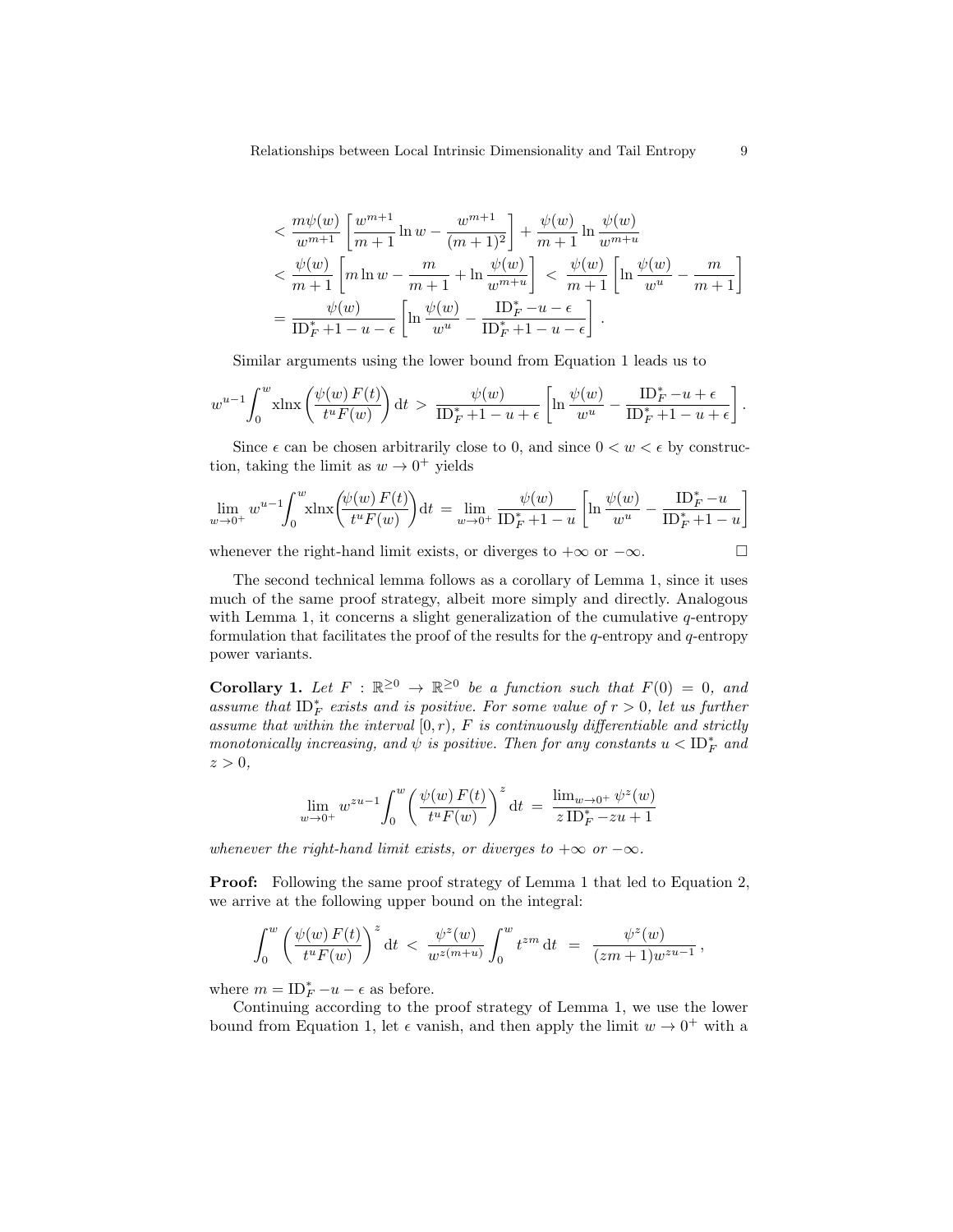#### 10 J. Bailey, M. E. Houle, X. Ma

factor of  $w^{zu-1}$ . This brings us to

$$
\lim_{w \to 0^{+}} w^{zu-1} \int_{0}^{w} \left( \frac{\psi(w) F(t)}{t^{u} F(w)} \right)^{z} dt
$$
\n
$$
= \lim_{w \to 0^{+}} w^{zu-1} \frac{\psi^{z}(w)}{(z \operatorname{ID}_{F}^{*} - zu + 1)w^{zu-1}} = \frac{\lim_{w \to 0^{+}} \psi^{z}(w)}{z \operatorname{ID}_{F}^{*} - zu + 1},
$$
\nas required.

#### 4.3 Cumulative Tail Entropy and LID

Using the technical lemmas established in Section 4.2, we present the main results for the cumulative tail entropy variants. The first result shows that as the tail length w tends to zero, the normalized cumulative entropy  $\operatorname{ncH}(F, w) \triangleq$  $\frac{1}{w}$ cH(F, w) tends to a value entirely determined by the local intrinsic dimensionality associated with F.

**Theorem 3.** Let  $F : \mathbb{R}^{\geq 0} \to \mathbb{R}^{\geq 0}$  be a function such that  $F(0) = 0$ , and assume that  $ID_F^*$  exists and is positive. For some value of  $r > 0$ , let us further assume that within the interval  $[0, r)$ , F is continuously differentiable and strictly monotonically increasing. We have

$$
\lim_{w \to 0^+} \text{ncH}(F, w) = \lim_{w \to 0^+} -\frac{1}{w} \int_0^w \frac{F(t)}{F(w)} \ln \frac{F(t)}{F(w)} dt = \frac{\text{ID}_F^*}{(\text{ID}_F^* + 1)^2}
$$

.

**Proof:** Follows directly from Lemma 1, for the choices  $u = 0$  and  $\psi(w) = 1$ .

The second result uses Corollary 1 to show that as the tail length  $w$  tends to zero, the normalized cumulative q-entropy  $\operatorname{ncH}_q(F, w) \triangleq \frac{1}{w} \operatorname{cH}_q(F, w)$  tends to a value determined by  $q$  together with the local intrinsic dimensionality associated with F.

**Theorem 4.** Let  $F : \mathbb{R}^{\geq 0} \to \mathbb{R}^{\geq 0}$  be a function such that  $F(0) = 0$ , and assume that  $ID_F^*$  exists and is positive. For some value of  $r > 0$ , let us further assume that within the interval  $[0, r)$ , F is continuously differentiable and strictly monotonically increasing. Then for  $q > 0$  with  $q \neq 1$ ,

$$
\lim_{w \to 0^{+}} \text{ncH}_{q}(F, w) = \lim_{w \to 0^{+}} \frac{1}{w(q-1)} \int_{0}^{w} \frac{F(t)}{F(w)} - \left(\frac{F(t)}{F(w)}\right)^{q} dt = \frac{ID_{F}^{*}}{(\text{ID}_{F}^{*}+1)(q \text{ID}_{F}^{*}+1)}.
$$

**Proof:** Separating the integral and applying Corollary 1 twice,

$$
\lim_{w \to 0^{+}} \frac{1}{w(q-1)} \int_{0}^{w} \frac{F(t)}{F(w)} - \left(\frac{F(t)}{F(w)}\right)^{q} dt
$$
\n
$$
= \frac{1}{q-1} \left(\frac{1}{\text{ID}_{F}^{*}+1} - \frac{1}{q \text{ID}_{F}^{*}+1}\right) = \frac{\text{ID}_{F}^{*}}{(\text{ID}_{F}^{*}+1)(q \text{ID}_{F}^{*}+1)}
$$

follows for the choices  $u = 0$ ,  $\psi(w) = 1$ , and (respectively)  $z = 1$  and  $z = q$ .  $\Box$ 

Observe that as q tends to 1, the cumulative q-entropy variant  $\operatorname{ncH}_{q}(F, w)$ does tend to the cumulative entropy  $\mathrm{ncH}(F, w)$ , as one would expect.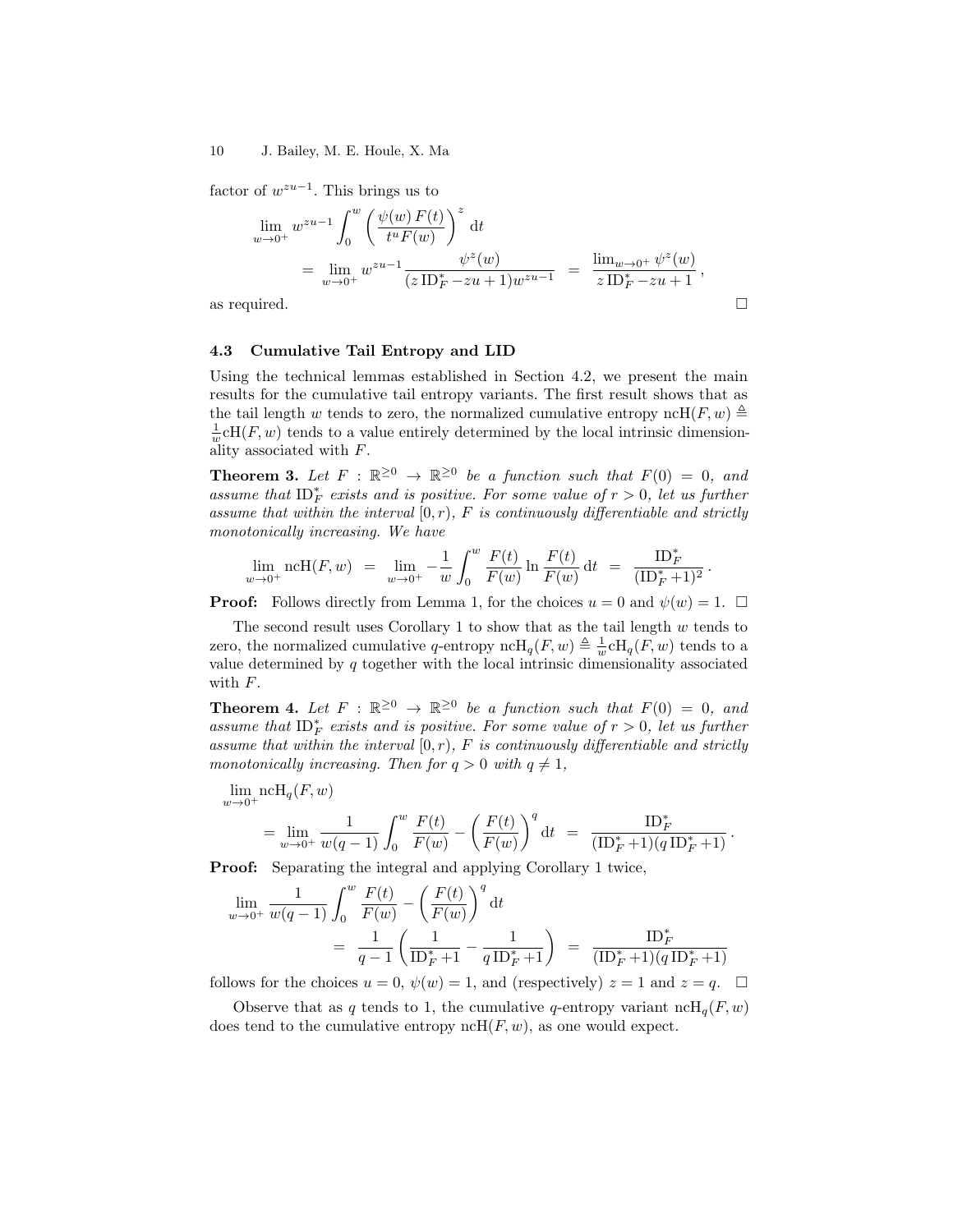#### 4.4 Tail Entropy Power and LID

We find that we encounter convergence issues when attempting to use the machinery of Lemma 1 to formulate a relationship between LID and either the tail entropy  $H(F, w)$  or the normalized tail entropy  $h(x, w)$ , the limits diverging as the tail size tends to zero.

Instead, we show that the entropy power, when normalized, does have a limit expressed as a function of the LID of F.

**Theorem 5.** Let  $F : \mathbb{R}^{\geq 0} \to \mathbb{R}^{\geq 0}$  be a function such that  $F(0) = 0$ , and assume that  $ID_F^*$  exists and is greater than 1. For some value of  $r > 0$ , let us further assume that within the interval  $[0, r)$ , F is continuously differentiable and strictly monotonically increasing. Then

$$
\lim_{w \to 0^+} \text{nHP}(F, w)
$$
\n
$$
= \lim_{w \to 0^+} \frac{1}{w} \exp \left(-\int_0^w \frac{F'(t)}{F(w)} \ln \frac{F'(t)}{F(w)} dt\right) = \frac{1}{\text{ID}_F^*} \exp \left(1 - \frac{1}{\text{ID}_F^*}\right).
$$

Proof: Due to space limitations, the details are omitted in this version. The proof is analogous to that of Theorem 3, and makes use of Theorem 1 and Lemma 1 with the choices  $u = 1$  and  $\psi(w) = \text{ID}_F^*$ . The choice of u is valid for Lemma 1 since by assumption  $ID_F^* > 1 = u$ .

For the case of the normalized tail q-entropy power  $nHP_q(F, w)$ , we have the following result.

**Theorem 6.** Let  $F : \mathbb{R}^{\geq 0} \to \mathbb{R}^{\geq 0}$  be a function such that  $F(0) = 0$ , and assume that  $ID_F^*$  exists and is greater than 1. For some value of  $r > 0$ , let us further assume that within the interval  $[0, r)$ , F is continuously differentiable and strictly monotonically increasing. Then for  $q > 0$   $(q \neq 1)$ ,

$$
\lim_{w \to 0^{+}} \text{nHP}_{q}(F, w)
$$
\n
$$
= \lim_{w \to 0^{+}} \frac{1}{w} \exp_{q} \left( \frac{1}{q-1} \left[ 1 - \int_{0}^{w} \left( \frac{F'(t)}{F(w)} \right)^{q} dt \right] \right) = \left[ \frac{(\text{ID}_{F}^{*})^{q}}{q \text{ID}_{F}^{*} - q + 1} \right]^{\frac{1}{1-q}}.
$$

Proof: Due to space limitations, the details are omitted in this version. The proof is analogous to that of Theorem 4, and makes use of Theorem 1 and Corollary 1 with the choices  $u = 1$ ,  $\psi(w) = \text{ID}_F^*$ , and  $z = q$ . The choice of u is valid for Corollary 1 since by assumption  $ID_F^* > 1 = u$ .

### 5 Conclusion

In this preliminary theoretical investigation, we have established an asymptotic relationship between tail entropy variants and the emerging theory of local intrinsic dimensionality. Our results provide new insights into the complexity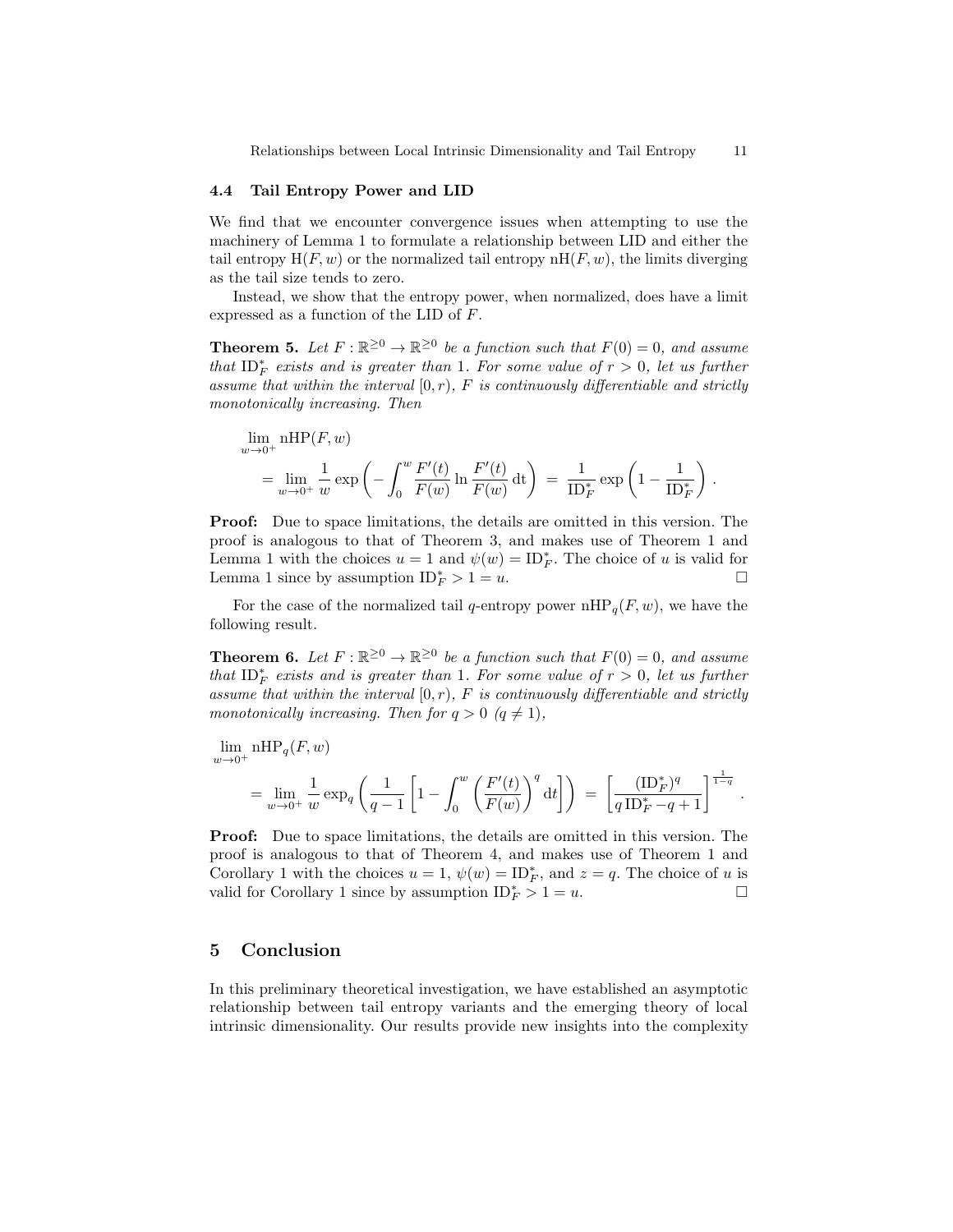of data within local neighborhoods, and how they may be assessed. These fundamental discoveries also open the door to cross-fertilization between intrinsic dimensionality research and entropy research, particularly as regards the potential for the use of robust estimators of tail entropy as substitutes for LID in learning contexts. Our results could also allow for applications and characterizations for DNNs based on LID to be extended to the field of information theory.

As future work, we plan to follow with in-depth experimental studies on the performance characteristics of cumulative entropy and entropy power as estimators or substitutes of LID for deep learning and data mining applications. We also plan to investigate the generalization and learning behaviors of DNNs based on both LID and tail entropy.

# Acknowledgments

Michael E. Houle acknowledges the financial support of JSPS Kakenhi Kiban (B) Research Grant 18H03296.

### References

- 1. L. Amsaleg, J. Bailey, D. Barbe, S. M. Erfani, M. E. Houle, V. Nguyen, and M. Radovanović. The vulnerability of learning to adversarial perturbation increases with intrinsic dimensionality. In IEEE Workshop on Information Forensics and Security, pages 1–6, 2017.
- 2. L. Amsaleg, O. Chelly, T. Furon, S. Girard, M. E. Houle, K. Kawarabayashi, and M. Nett. Extreme-value-theoretic estimation of local intrinsic dimensionality. Data Mining and Knowledge Discovery, 32(6):1768–1805, 2018.
- 3. L. Amsaleg, O. Chelly, M. E Houle, K. Kawarabayashi, R. Radovanović, and W. Treeratanajaru. Intrinsic dimensionality estimation within tight localities. In Proc. 2019 SIAM International Conference on Data Mining, page 181–189, 2019.
- 4. Laurent Amsaleg, James Bailey, Amélie Barbe, Sarah M. Erfani, Teddy Furon, Michael E. Houle, Miloš Radovanović, and Xuan Vinh Nguyen. High intrinsic dimensionality facilitates adversarial attack: Theoretical evidence. IEEE Transactions on Information Forensics and Security, 16:854–865, 2021.
- 5. A. Ansuini, A. Laio, J. H. Macke, and D. Zoccolan. Intrinsic dimension of data representations in deep neural networks. In Advances in Neural Information Processing Systems, pages 6111–6122, 2019.
- 6. K. Böhm, F. Keller, E. Müller, H. V. Nguyen, and J. Vreeken. CMI: an informationtheoretic contrast measure for enhancing subspace cluster and outlier detection. In Proc. 13th SIAM International Conference on Data Mining, pages 198–206, 2013.
- 7. J. Bruske and G. Sommer. Intrinsic dimensionality estimation with optimally topology preserving maps. IEEE Transactions on Pattern Analysis and Machine Intelligence, 20(5):572–575, 1998.
- 8. C. Calì, M. Longobardi, and J. Ahmadi. Some properties of cumulative Tsallis entropy. Physica A: Statistical Mechanics and its Applications, 486:1012–1021, 2017.
- 9. F. Camastra and A. Staiano. Intrinsic dimension estimation: Advances and open problems. Information Sciences, 328:26–41, 2016.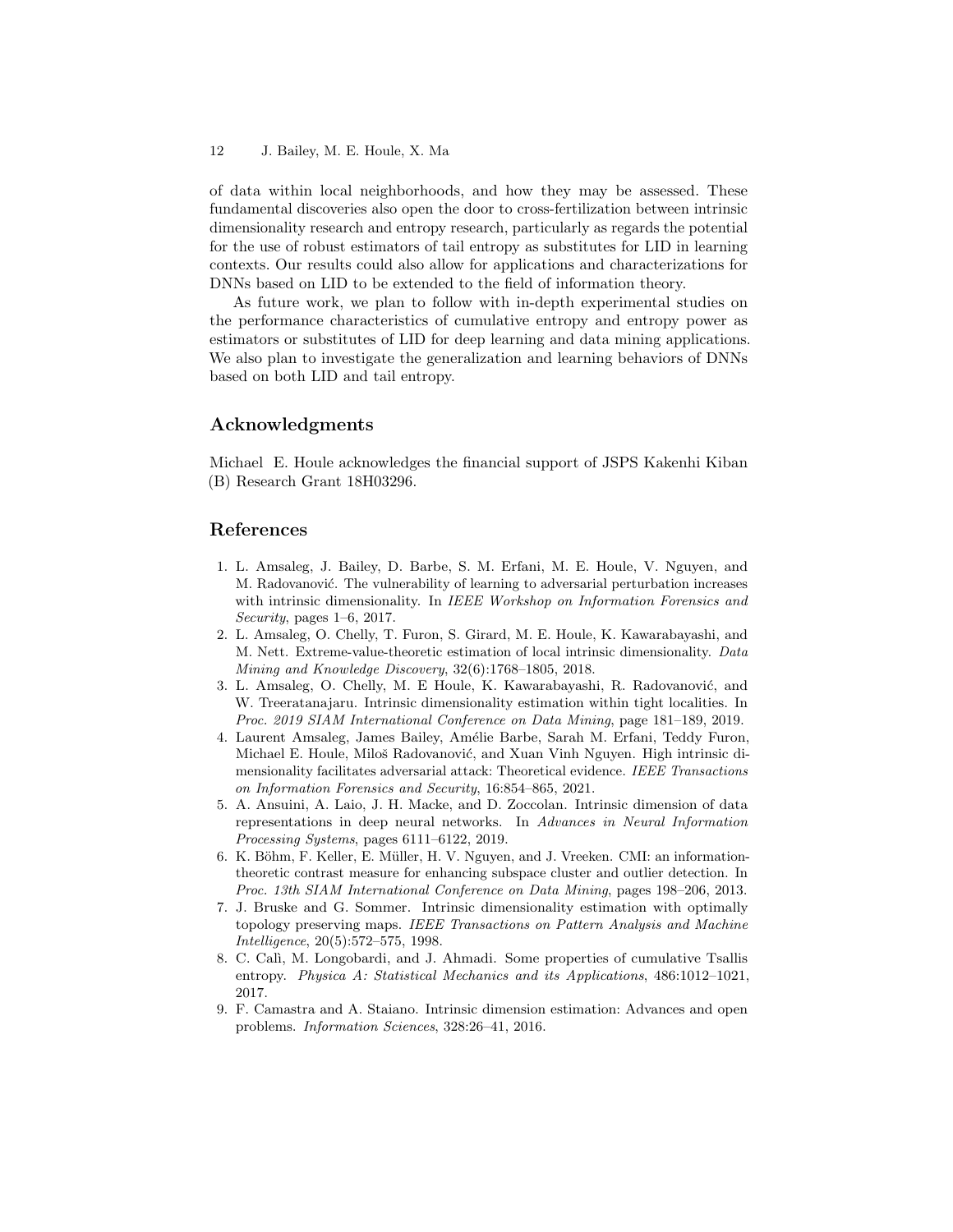Relationships between Local Intrinsic Dimensionality and Tail Entropy 13

- 10. P. Campadelli, E. Casiraghi, C. Ceruti, G. Lombardi, and A. Rozza. Local intrinsic dimensionality based features for clustering. In International Conference on Image Analysis and Processing, pages 41–50, 2013.
- 11. P. Campadelli, E. Casiraghi, C. Ceruti, and A. Rozza. Intrinsic dimension estimation: Relevant techniques and a benchmark framework. Mathematical Problems in Engineering, 2015.
- 12. K. M. Carter, R. Raich, W. G. Finn, and A. O. Hero III. FINE: Fisher information non-parametric embedding. IEEE Transactions on Pattern Analysis and Machine Intelligence, 31(11):2093–2098, 2009.
- 13. C. Ceruti, S. Bassis, A. Rozza, G. Lombardi, E. Casiraghi, , and P. Campadelli. DANCo: An intrinsic dimensionality estimator exploiting angle and norm concentration. Pattern Recognition, 47:2569–2581, 2014.
- 14. S. Coles, J. Bawa, L. Trenner, and P. Dorazio. An introduction to statistical modeling of extreme values, volume 208. Springer, 2001.
- 15. J. A. Costa and A. O. Hero III. Entropic graphs for manifold learning. In The 37th Asilomar Conference on Signals, Systems & Computers, volume 1, pages 316–320, 2003.
- 16. T. M. Cover and J. A. Thomas. Elements of Information Theory (Wiley Series in Telecommunications and Signal Processing). Wiley-Interscience, USA, 2006.
- 17. A. Di Crescenzo and M. Longobardi. On cumulative entropies. Journal of Statistical Planning and Inference, 139(12):4072–4087, 2009.
- 18. E. Facco, M. d'Errico, A. Rodriguez, and A. Laio. Estimating the intrinsic dimension of datasets by a minimal neighborhood information. Scientific Reports, 7(12140), 2017.
- 19. A. M. Farahmand, C. Szepesvári, and J. Y. Audibert. Manifold-adaptive dimension estimation. In Proc. 24th International Conference on Machine Learning, pages 265–272, 2007.
- 20. M. Hein and J. Y. Audibert. Intrinsic dimensionality estimation of submanifolds in  $R<sup>d</sup>$ . In Proc. 22nd International Conference on Machine Learning, pages 289–296, 2005.
- 21. B. M. Hill. A simple general approach to inference about the tail of a distribution. The Annals of Statistics, 3(5):1163–1174, 1975.
- 22. M. E. Houle. Dimensionality, discriminability, density and distance distributions. In IEEE 13th International Conference on Data Mining Workshops, pages 468–473, 2013.
- 23. M. E. Houle. Local intrinsic dimensionality I: an extreme-value-theoretic foundation for similarity applications. In International Conference on Similarity Search and Applications, pages 64–79, 2017.
- 24. M. E. Houle. Local intrinsic dimensionality II: multivariate analysis and distributional support. In International Conference on Similarity Search and Applications, pages 80–95, 2017.
- 25. M. E. Houle, H. Kashima, and M. Nett. Generalized expansion dimension. In IEEE 12th International Conference on Data Mining Workshops, pages 587–594, 2012.
- 26. M. E. Houle, X. Ma, M. Nett, and V. Oria. Dimensional testing for multi-step similarity search. In *IEEE 12th International Conference on Data Mining*, pages 299–308, 2012.
- 27. M. E. Houle, E. Schubert, and A. Zimek. On the correlation between local intrinsic dimensionality and outlierness. In *International Conference on Similarity Search* and Applications, page 177–191, 2018.
- 28. K. Johnsson, C. Soneson, and M. Fontes. Low bias local intrinsic dimension estimation from expected simplex skewness. IEEE TPAMI, 37(1):196–202, 2015.